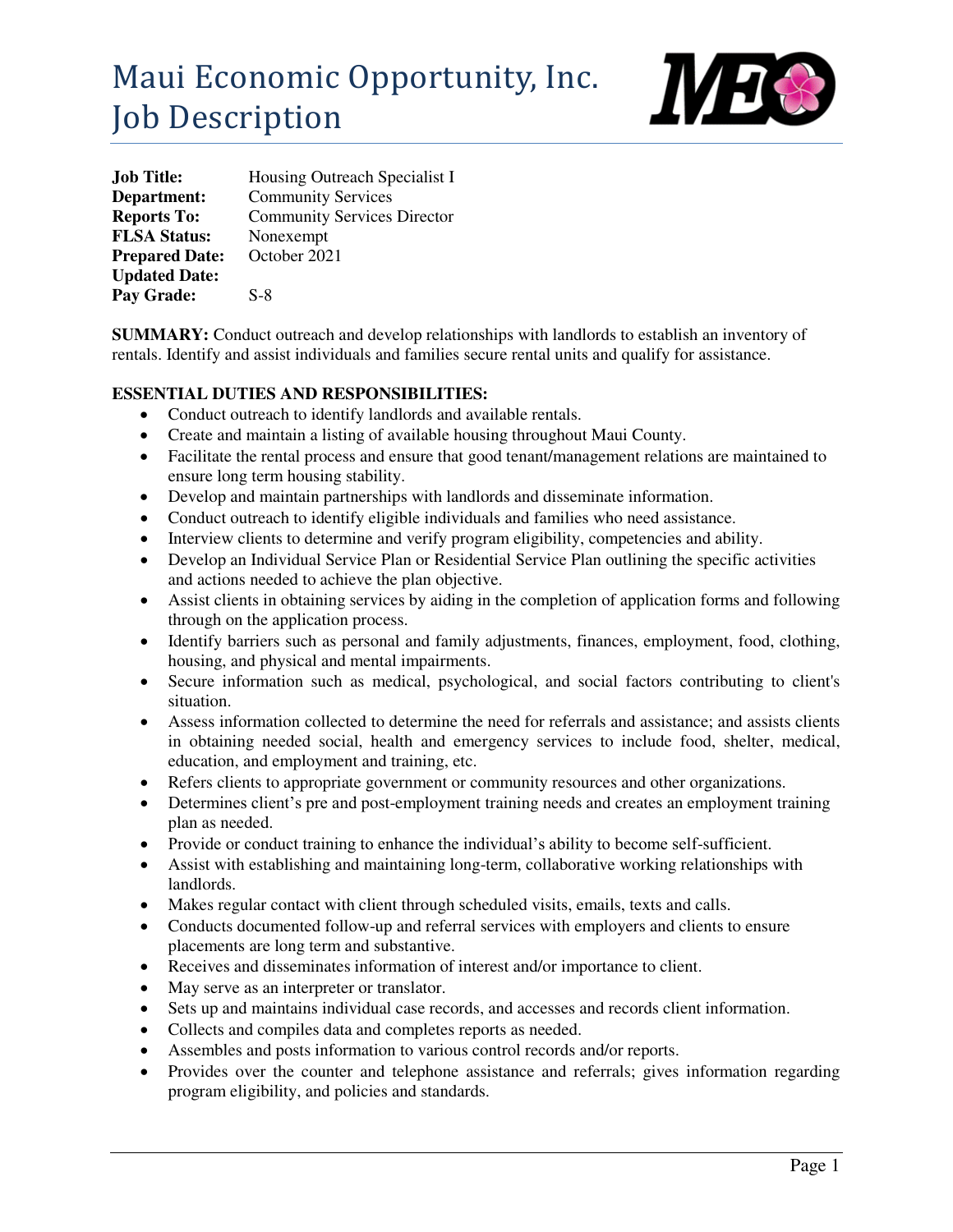# Maui Economic Opportunity, Inc. Job Description



- Maintains a high level of customer service ensuring that client's needs are met.
- Understands, follows and supports all safety policies and programs.
- Regular attendance.

# **NONESSENTIAL DUTIES AND RESPONSIBILITIES:**

• Performs other duties as assigned.

# **SUPERVISORY RESPONSIBILITIES:**

• None

# **QUALIFICATIONS:**

To perform this job successfully, an individual must be able to perform each essential duty satisfactorily. Reasonable accommodations may be made to enable individuals with disabilities to perform the essential functions. The requirements listed below are representative of the knowledge, skill, and/or ability required.

- Working knowledge housing assistance and placement programs, social service agencies and available community resources.
- Working knowledge of completing client assessments, ISP development and implementation, and case management.
- Working knowledge of interviewing techniques and public relations.
- Demonstrate motivational skills, and the ability to direct clients to appropriate resources.
- Ability to record and maintain accurate case notes documenting client encounters and results of client contact meetings.
- Ability to establish working relationships with appropriate community agencies.
- Ability to manage many projects at a given time, meet deadlines and prioritize workload.
- Understanding of community history, traditions and beliefs.
- Understands and relates to diverse cultural backgrounds and various social and economic levels.
- Excellent interpersonal skills, which include, written, verbal and listening.
- Cooperative team player and a desire to help others.
- Knowledge and application of proper telephone etiquette.
- Organized, detail, and tasks oriented.
- Working knowledge of computer applications including desktop applications and data entry.
- Basic typing skills and the ability to use standard office machines.
- Must provide and maintain a clean traffic abstract and a valid driver's license.
- Ability to work varied shifts, which may occasionally include nights and weekends.
- Ability to travel on off-island on occasion.

# **EDUCATION and/or EXPERIENCE:**

- High School Degree and one (1) year related experience.
- $\bullet$

# **LANGUAGE SKILLS:**

- Ability to read and interpret documents such as individual service plans, contracts and grants.
- Ability to write individual service plans, routine reports and correspondence.
- Ability to speak effectively before groups of clients, co-workers and community resources.
- Bilingual preferred.